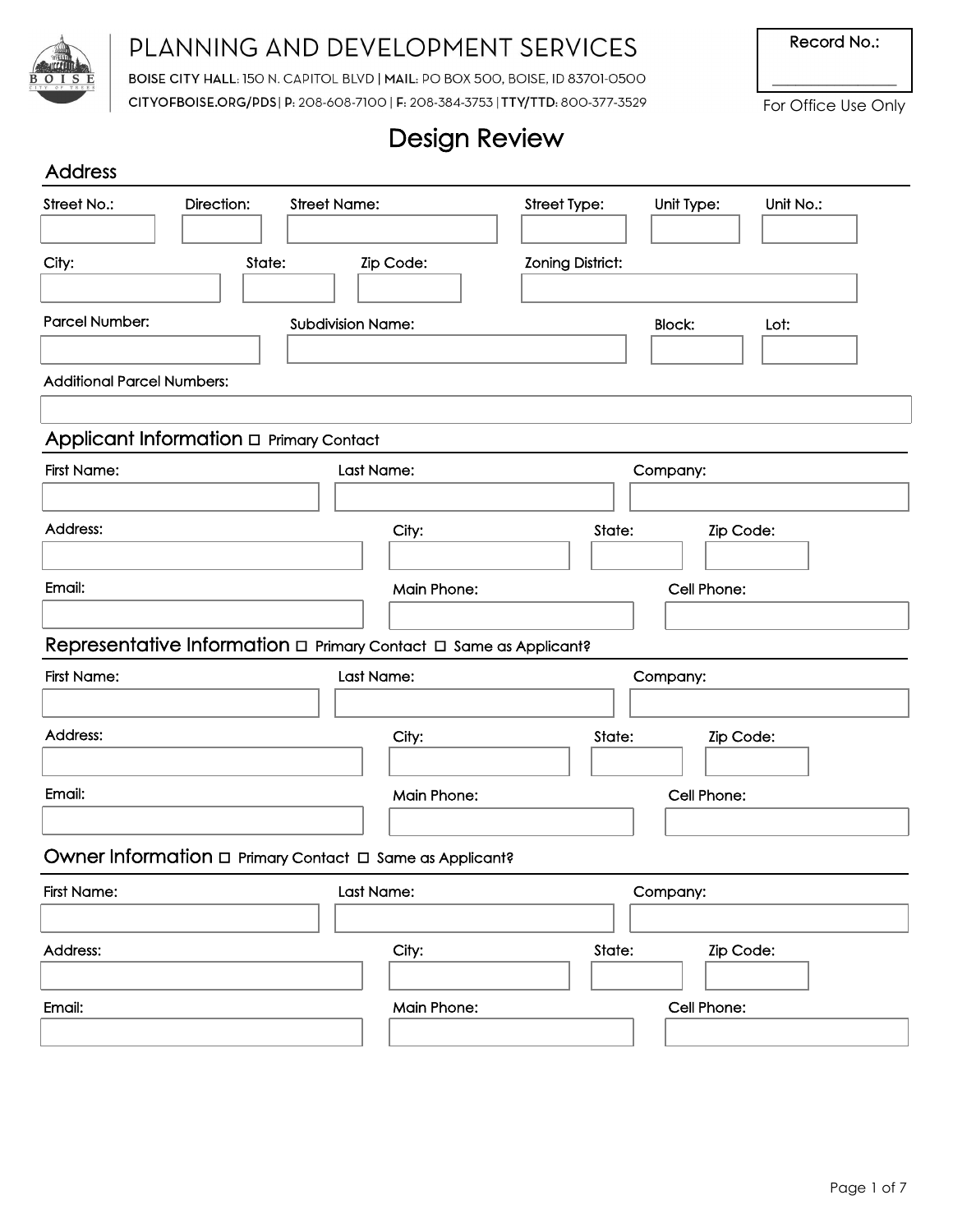# Project Information

| Project Name (if applicable):                                                                                                                                                                                                                                                                                                    |                                                                                     |
|----------------------------------------------------------------------------------------------------------------------------------------------------------------------------------------------------------------------------------------------------------------------------------------------------------------------------------|-------------------------------------------------------------------------------------|
|                                                                                                                                                                                                                                                                                                                                  |                                                                                     |
| Project Proposal: - Please provide a brief narrative of your project in the Project Proposal field, and answer all other questions<br>to the best of your ability.                                                                                                                                                               |                                                                                     |
|                                                                                                                                                                                                                                                                                                                                  |                                                                                     |
| <b>Property Information</b>                                                                                                                                                                                                                                                                                                      |                                                                                     |
| Size of Property: - Acres                                                                                                                                                                                                                                                                                                        | Irrigation Ditches or Canals on/adjacent to Property:<br>$\Box$ Yes<br>$\square$ No |
| Overhead Powerlines or Utility Lines on/adjacent to the<br>Property:<br>$\square$ Yes<br>$\Box$ No                                                                                                                                                                                                                               |                                                                                     |
| Please describe and give the location of any hazards on the property. Hazards include canals, hazardous material spills, and<br>soil or water contamination.: - Please describe and give the location to any hazards on the property. Include such things as<br>canals, hazardous material spills, soil, or water contamination. |                                                                                     |
|                                                                                                                                                                                                                                                                                                                                  |                                                                                     |
| General                                                                                                                                                                                                                                                                                                                          |                                                                                     |
| Modifying an Existing Case:<br>$\Box$ Yes $\Box$ No                                                                                                                                                                                                                                                                              | Case Number Being Modified:                                                         |
| Use:                                                                                                                                                                                                                                                                                                                             | <b>Phased Project:</b><br>$\Box$ No<br>$\Box$ Yes                                   |
| <b>Explain Any Project Phases:</b>                                                                                                                                                                                                                                                                                               |                                                                                     |
|                                                                                                                                                                                                                                                                                                                                  |                                                                                     |
| Site Design                                                                                                                                                                                                                                                                                                                      |                                                                                     |
| <b>Building footprint: - Sq.Ft.</b>                                                                                                                                                                                                                                                                                              | Landscaping footprint: - Sq.Ft.                                                     |
| Paving footprint: - Sq.Ft.                                                                                                                                                                                                                                                                                                       | Other uses footprint: - Sq.Ft.                                                      |
| Description of other uses:                                                                                                                                                                                                                                                                                                       |                                                                                     |
|                                                                                                                                                                                                                                                                                                                                  |                                                                                     |
| Landscape                                                                                                                                                                                                                                                                                                                        |                                                                                     |
| Prominent Trees or Vegetation on Property:<br>$\square$ No<br>$\square$ Yes                                                                                                                                                                                                                                                      |                                                                                     |
| General Location:                                                                                                                                                                                                                                                                                                                |                                                                                     |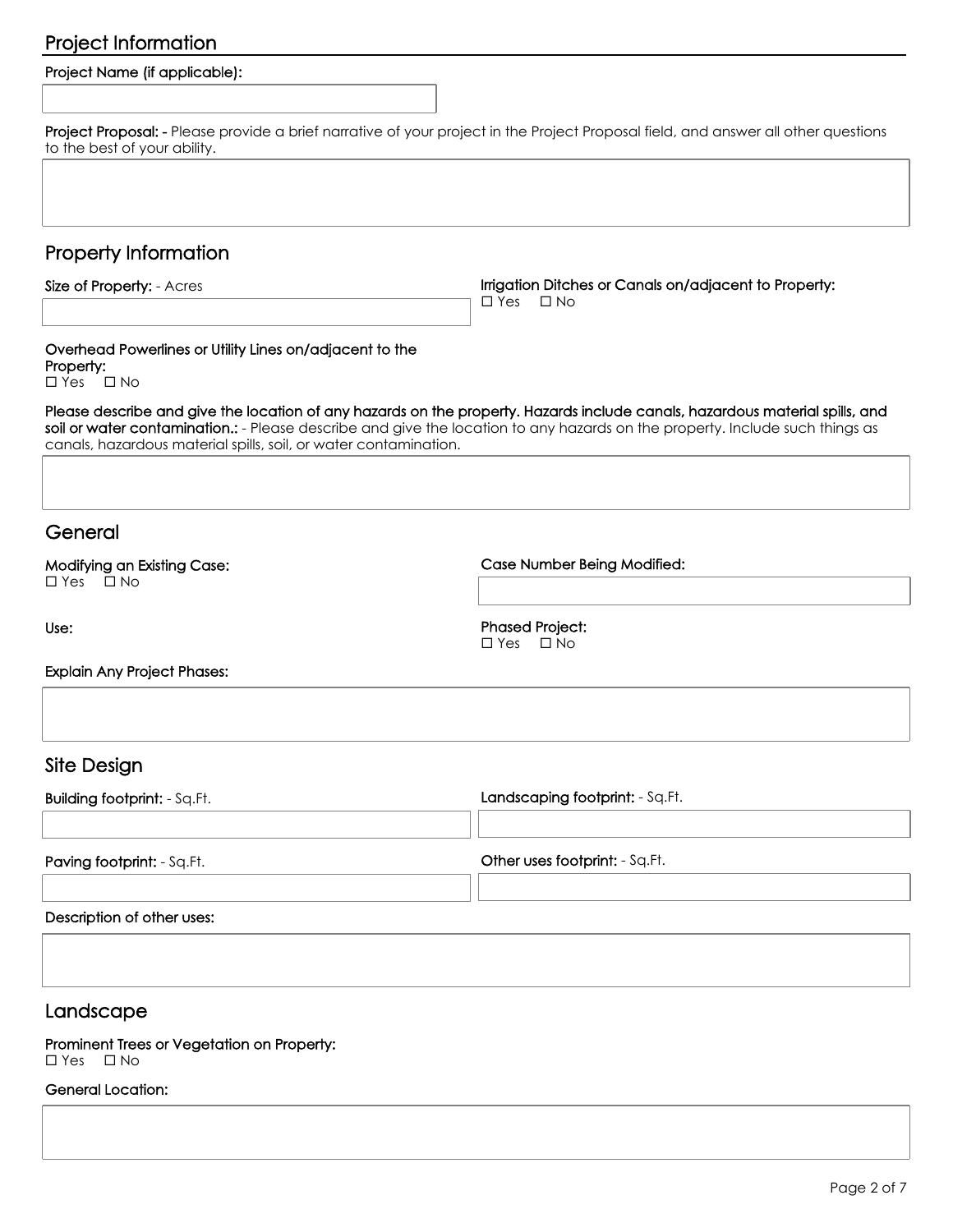#### Please Explain Removal:

Size of Prominent Trees or Vegetation:

Types of Prominent Trees or Vegetation:

### Existing Structures

#### Number of Existing Structures:

Explain Existing Structures to Remain:

### Existing Structures

| <b>Building ID</b> | <b>Gross Square</b><br>Feet | Number of<br>Stories | Height to<br>Midline | Height to<br>Eave | Height to<br>Peak | Height to<br>Parapet | <b>Notes</b> |
|--------------------|-----------------------------|----------------------|----------------------|-------------------|-------------------|----------------------|--------------|
|                    |                             |                      |                      |                   |                   |                      |              |
|                    |                             |                      |                      |                   |                   |                      |              |
|                    |                             |                      |                      |                   |                   |                      |              |
|                    |                             |                      |                      |                   |                   |                      |              |

## Existing Square Feet

Provide the square footage of any existing buildings by floor.

| <b>Building ID</b> | Floor | <b>Gross Square Feet</b> | <b>Use</b> | Number of Seats | <b>Notes</b> |
|--------------------|-------|--------------------------|------------|-----------------|--------------|
|                    |       |                          |            |                 |              |
|                    |       |                          |            |                 |              |
|                    |       |                          |            |                 |              |
|                    |       |                          |            |                 |              |

## Existing Materials

| <b>Type</b>   | <b>Materials</b> | Colors | <b>Notes</b> |
|---------------|------------------|--------|--------------|
| Canopy/Awning |                  |        |              |
| Fascia/Trim   |                  |        |              |
| Roof          |                  |        |              |
| Walls         |                  |        |              |
| Windows/Door  |                  |        |              |
| Other         |                  |        |              |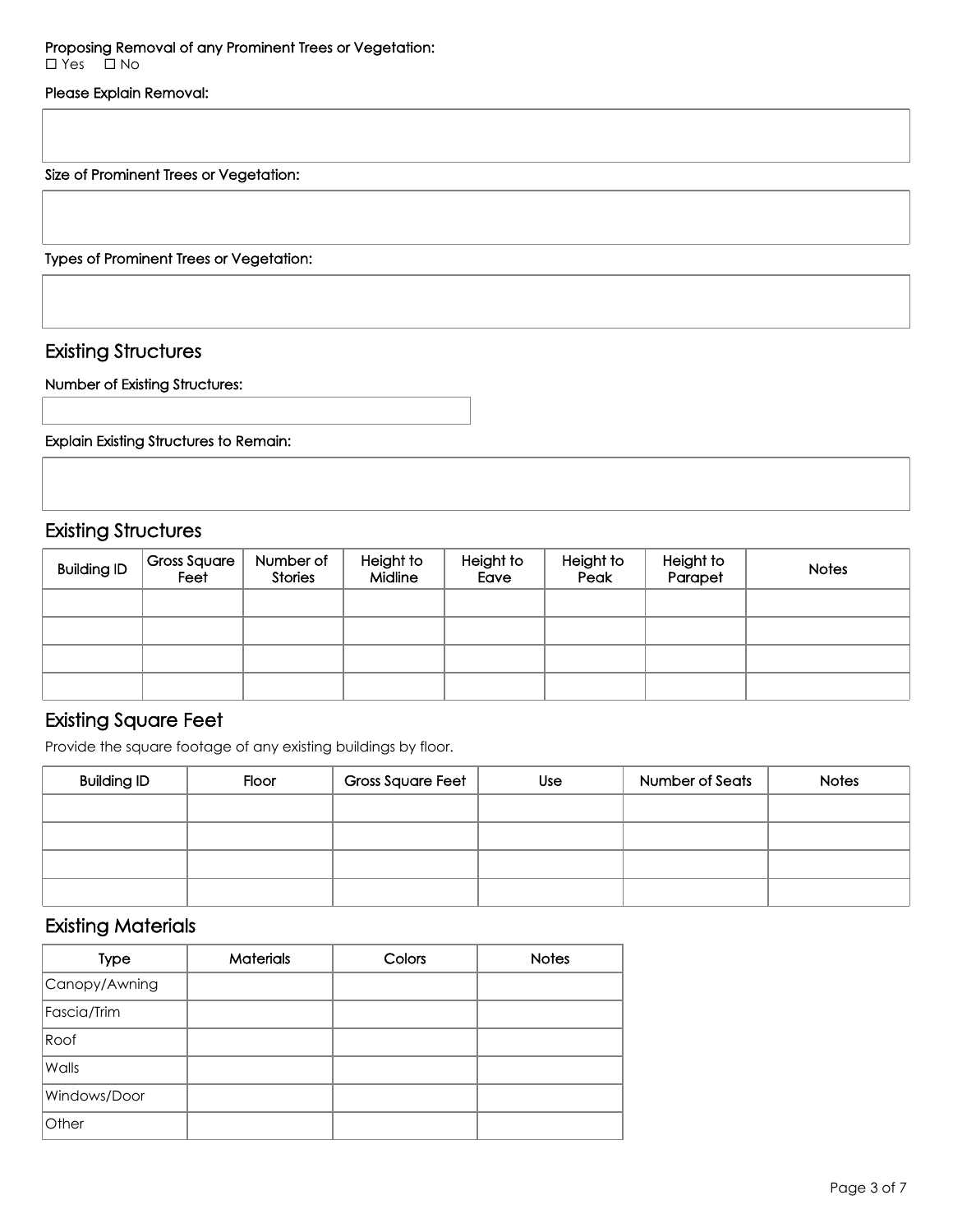# Existing Bedrooms and Units

| Number of<br><b>Bedrooms</b> | Number of Units | <b>Notes</b> |
|------------------------------|-----------------|--------------|
| Studio                       |                 |              |
| 1 Bedroom                    |                 |              |
| 2 Bedroom                    |                 |              |
| 3 Bedroom                    |                 |              |
| 4 Bedroom                    |                 |              |
| 5 Bedroom                    |                 |              |

# Total Existing Units

| <b>Total Number of Existing Units:</b> | <b>Total Number of Existing Units to Remain:</b> |  |  |
|----------------------------------------|--------------------------------------------------|--|--|
|                                        |                                                  |  |  |

# Proposed Structures

Number of Proposed Structures:

# Proposed Structures

| <b>Building ID</b> | <b>Gross Square</b><br>Feet | Number of<br><b>Stories</b> | Height to<br><b>Midline</b> | Height to<br>Eave | Height to<br>Peak | Height to<br>Parapet | <b>Notes</b> |
|--------------------|-----------------------------|-----------------------------|-----------------------------|-------------------|-------------------|----------------------|--------------|
|                    |                             |                             |                             |                   |                   |                      |              |
|                    |                             |                             |                             |                   |                   |                      |              |
|                    |                             |                             |                             |                   |                   |                      |              |
|                    |                             |                             |                             |                   |                   |                      |              |

## Proposed Square Feet

Provide the square footage of any proposed buildings by floor.

| <b>Building ID</b> | Floor | <b>Gross Square Feet</b> | <b>Use</b> | Number of Seats | <b>Notes</b> |
|--------------------|-------|--------------------------|------------|-----------------|--------------|
|                    |       |                          |            |                 |              |
|                    |       |                          |            |                 |              |
|                    |       |                          |            |                 |              |
|                    |       |                          |            |                 |              |

## Proposed Materials

| <b>Type</b>   | <b>Materials</b> | Colors | <b>Notes</b> |
|---------------|------------------|--------|--------------|
| Canopy/Awning |                  |        |              |
| Fascia/Trim   |                  |        |              |
| Roof          |                  |        |              |
| Walls         |                  |        |              |
| Windows/Door  |                  |        |              |
| Other         |                  |        |              |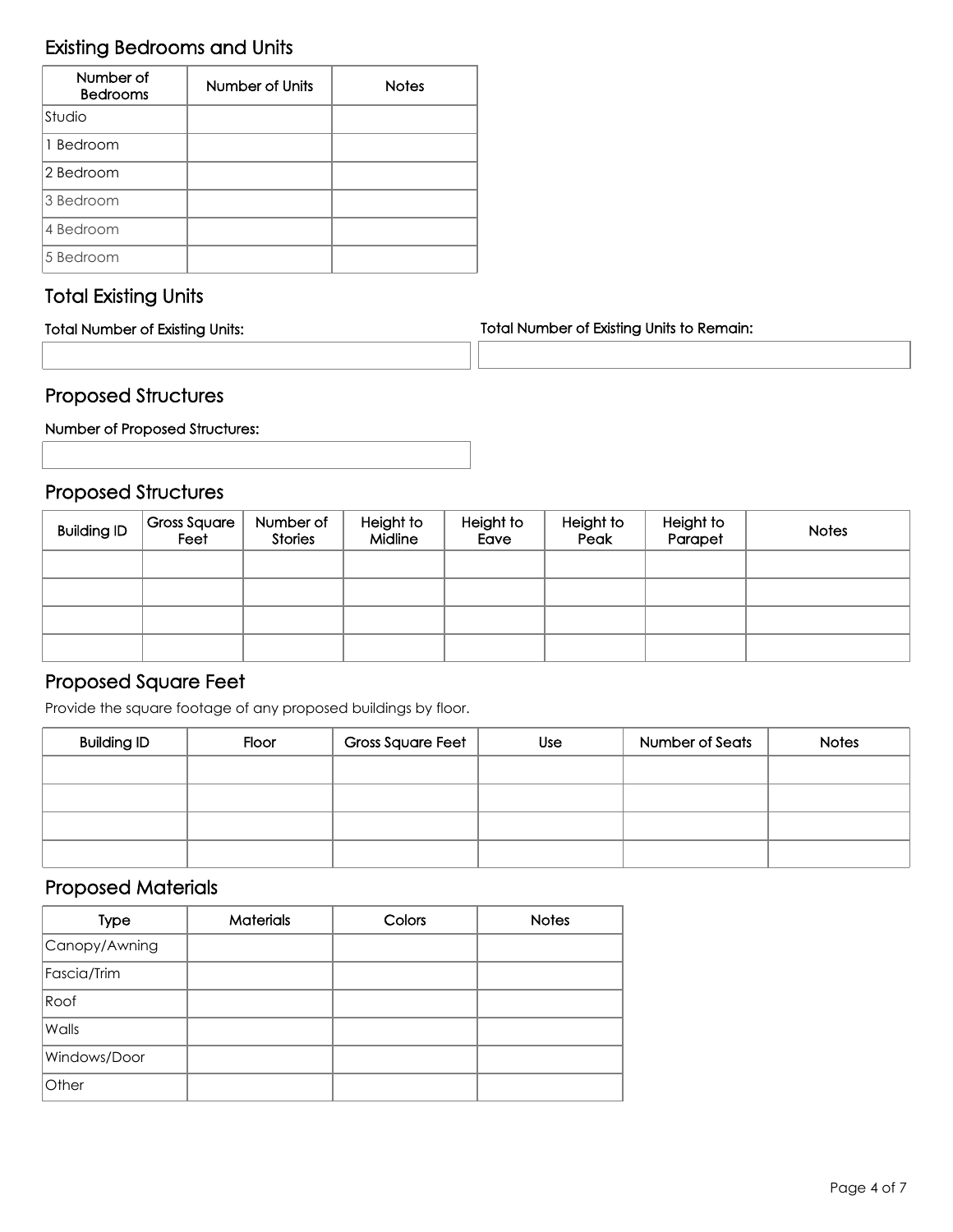## Proposed Bedrooms and Units

| Number of<br><b>Bedrooms</b> | Number of Units | <b>Notes</b> |
|------------------------------|-----------------|--------------|
| Studio                       |                 |              |
| 1 Bedroom                    |                 |              |
| 2 Bedroom                    |                 |              |
| 3 Bedroom                    |                 |              |
| 4 Bedroom                    |                 |              |
| 5 Bedroom                    |                 |              |

## Total Proposed Units

#### Total Number of Proposed Units:

## Project Setbacks

| Location    | Proposed Building<br>Setback | Required Building<br>Setback | <b>Proposed Parking</b><br>Setback | <b>Required Parking</b><br>Setback | <b>Notes</b> |
|-------------|------------------------------|------------------------------|------------------------------------|------------------------------------|--------------|
| Front       |                              |                              |                                    |                                    |              |
| Rear        |                              |                              |                                    |                                    |              |
| Side        |                              |                              |                                    |                                    |              |
| Street Side |                              |                              |                                    |                                    |              |
| Other       |                              |                              |                                    |                                    |              |

## Parking

If you are requesting shared parking or a parking reduction, you must submit a survey of persons using and working on the premises and any additional information demonstrating that use by the regular employees and visitors to the premises will require fewer off-street parking spaces than required by the Zoning Ordinance.

#### Does this project include shared parking?:

 $\square$  Yes  $\square$  No

Does this project include assigned or reserved parking?:  $\square$  Yes  $\square$  No

Does this project include parking reduction?:  $\square$  Yes  $\square$  No

Does this project include off-site parking?:  $\square$  Yes  $\square$  No

#### Number of shared spaces:

Number of assigned or reserved spaces:

Number of spaces reduced from required:

Number of off-site parking spaces:

# Parking

| <b>Type</b> | <b>Proposed Space(s)</b> | <b>Required Space(s)</b> | <b>Notes</b> |
|-------------|--------------------------|--------------------------|--------------|
| Accessible  |                          |                          |              |
| <b>Bike</b> |                          |                          |              |
| Compact     |                          |                          |              |
| Vehicle     |                          |                          |              |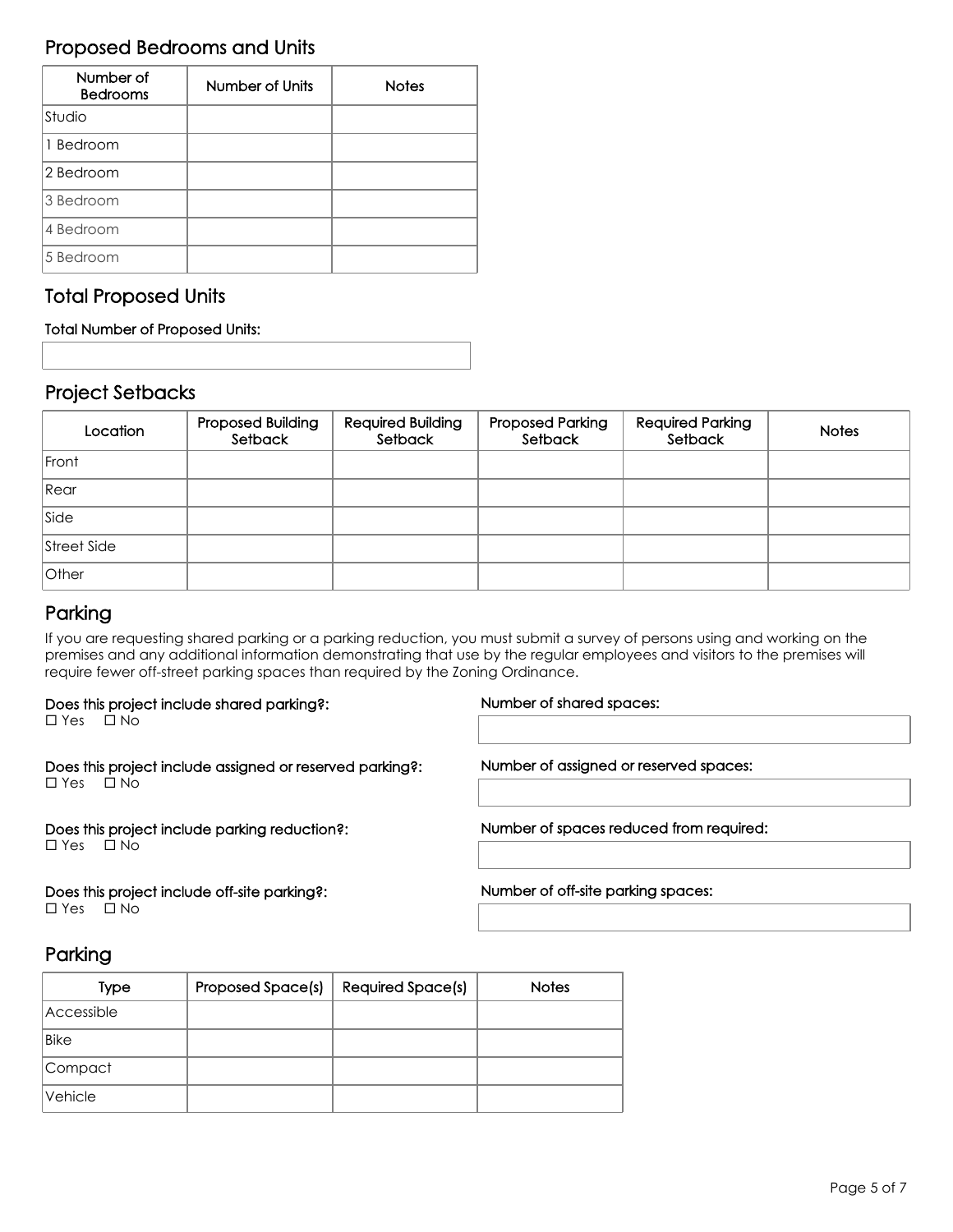### Fence

| Exisitng or Proposed | Location                                                                   | Type | Height | <b>Notes</b> |  |
|----------------------|----------------------------------------------------------------------------|------|--------|--------------|--|
| Existing             | $\square$ Rear<br> □ Front<br>$\Box$ Side $\Box$ Street Side<br>I□ Other   |      |        |              |  |
| Proposed             | $\square$ Rear<br>l□ Front<br>$\square$ Street Side<br>∣□ Side<br>l□ Other |      |        |              |  |

## Fire Prevention

Fire Flow: - PSI - Fire Flow information is provided by [Suez Water](https://www.mysuezwater.com/global-home) - www.mysuezwater.com. Visit their website to obtain data and the required form.

#### Is the building sprinklered?:

 $\square$  Yes  $\square$  No

Number of Existing Hydrants: - All hydrant locations must be shown on site plan.

Number of Proposed Hydrants: - All hydrant locations must be shown on the site plan. Suez Water approval is required.

## Mechanical Units

| Type            | Unit Location                                                                       | Number of Units | Height | Proposed Screen<br>Method | <b>Notes</b> |
|-----------------|-------------------------------------------------------------------------------------|-----------------|--------|---------------------------|--------------|
| Air Conditioner | □ At Grade<br>$\Box$ Interior to Building<br>$\Box$ Rooftop<br>$\Box$ Other         |                 |        |                           |              |
| Generator       | □ At Grade<br>$\Box$ Interior to Building<br>$\Box$ Rooftop<br>$\Box$ Other         |                 |        |                           |              |
| Meter Panel     | □ At Grade<br>$\Box$ Interior to Building<br>$\Box$ Rooftop<br>$\Box$ Other         |                 |        |                           |              |
| Trash Compactor | $\Box$ At Grade<br>$\Box$ Interior to Building<br>$\square$ Rooftop<br>$\Box$ Other |                 |        |                           |              |
| Other           | □ At Grade<br>$\Box$ Interior to Building<br>$\Box$ Rooftop<br>$\Box$ Other         |                 |        |                           |              |

### **Enclosures**

Please list each standard enclosure and associated dimensions. Garages, indoor waste rooms, and non-enclosed alley access do not count as enclosures.

| Enclosure ID | Interior Enclosure<br>Width | Interior Enclosure<br>Depth |  |
|--------------|-----------------------------|-----------------------------|--|
|              |                             |                             |  |
|              |                             |                             |  |